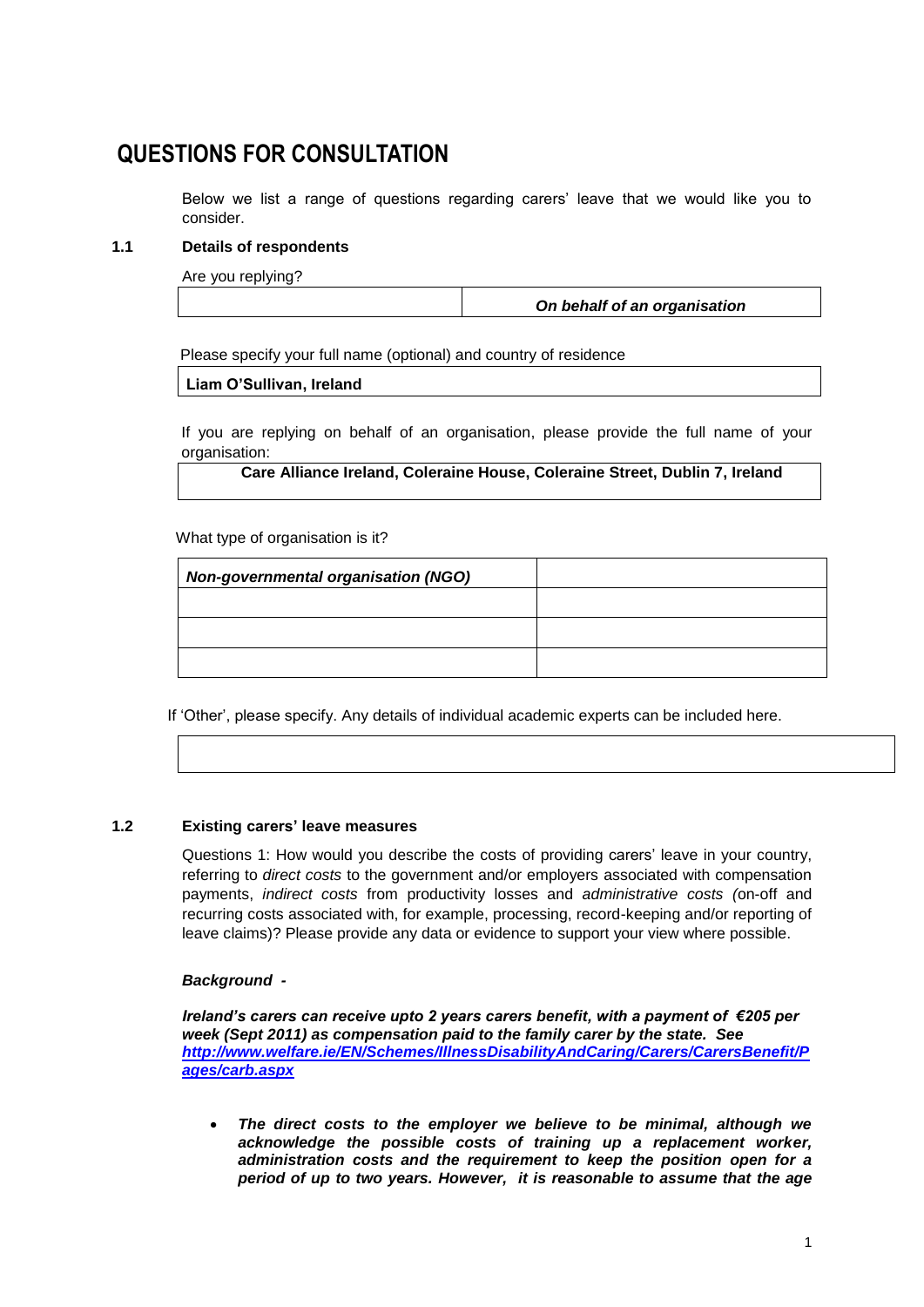*profile of those who take up Carers Benefit is higher than the median age of the working population, as 57% of family/informal carers in Ireland are aged 45 and older. (See [http://www.cso.ie/census/census2006results/volume\\_11/Volume11\\_2006.pdf\)](http://www.cso.ie/census/census2006results/volume_11/Volume11_2006.pdf) Therefore there could potentially be savings associated with taking on a 'cheaper/younger employees' for the duration of the employee being on carers benefit.*

 *The direct costs to the state are made up of the compensation payment €205 per week, however it is likely that this cost is more than offset by the saving accrued due to the availability of the family carer to provide care for a dependent relative/person who would otherwise require expensive home care support and or residential care. Should the family carer not make themselves available, then the cost of providing more formal care provision is likely to be a multiple cost (1 hour of home care costs in the region of €20 per hour.) Our recent research indicates that the average full time carer (as those being eligible for Carer Benefit need to be providing care on a full time basis, we use the 42 hours or more as the cut off) is spending 110 hours per week caring. (See* <http://www.carealliance.ie/publications> **Pilot Carers Question Analysis)** *A rough calculation €205/110 suggests an average hourly rate of €1.86, a small fraction of the cost of formal home/residential care.*

Question 2: What are in your view the main benefits of providing carers' leave in your country? Examples of benefits can refer to improved well-being for carer, improved health for care recipient, greater independence for the carer, security of employee's job and income, gender equality, economic benefits (whether to the carer or more widely) etc.

#### **Benefits include the following;**

- **A guaranteed income, albeit lower than a wage, for a period of up to 2 years**
- **Enabling a worker to engage in full-time caring in the knowledge that their position will be secure for a period of 2 years. This is likely to allow for less resentment on the carers behalf, and higher quality care provision**
- **Facilitate a higher availability of informal care, with resultant savings in the areas of formal care provision, as alluded to in Q1. The vast majority of dependent people and in particular older dependent people report preferring to stay at home as long as is possible, and family carers enable this to happen. Institutional care is associated with early mortality and accelerated higher dependencies.**
- **Sends a strong message about the value placed on family care, with positive impacts on status, image, and self-perception of family carers, with potential for positive impact on carer wellbeing**

Question 3: What impact has carers' leave had on gender equality in your country? Please refer to gender equality aspects such as female employment rate, share of part-time workers in total female and male employment, gender pay gap, occupational and vertical segregation and gender pay gap. Whenever possible, please specify the type of impact (for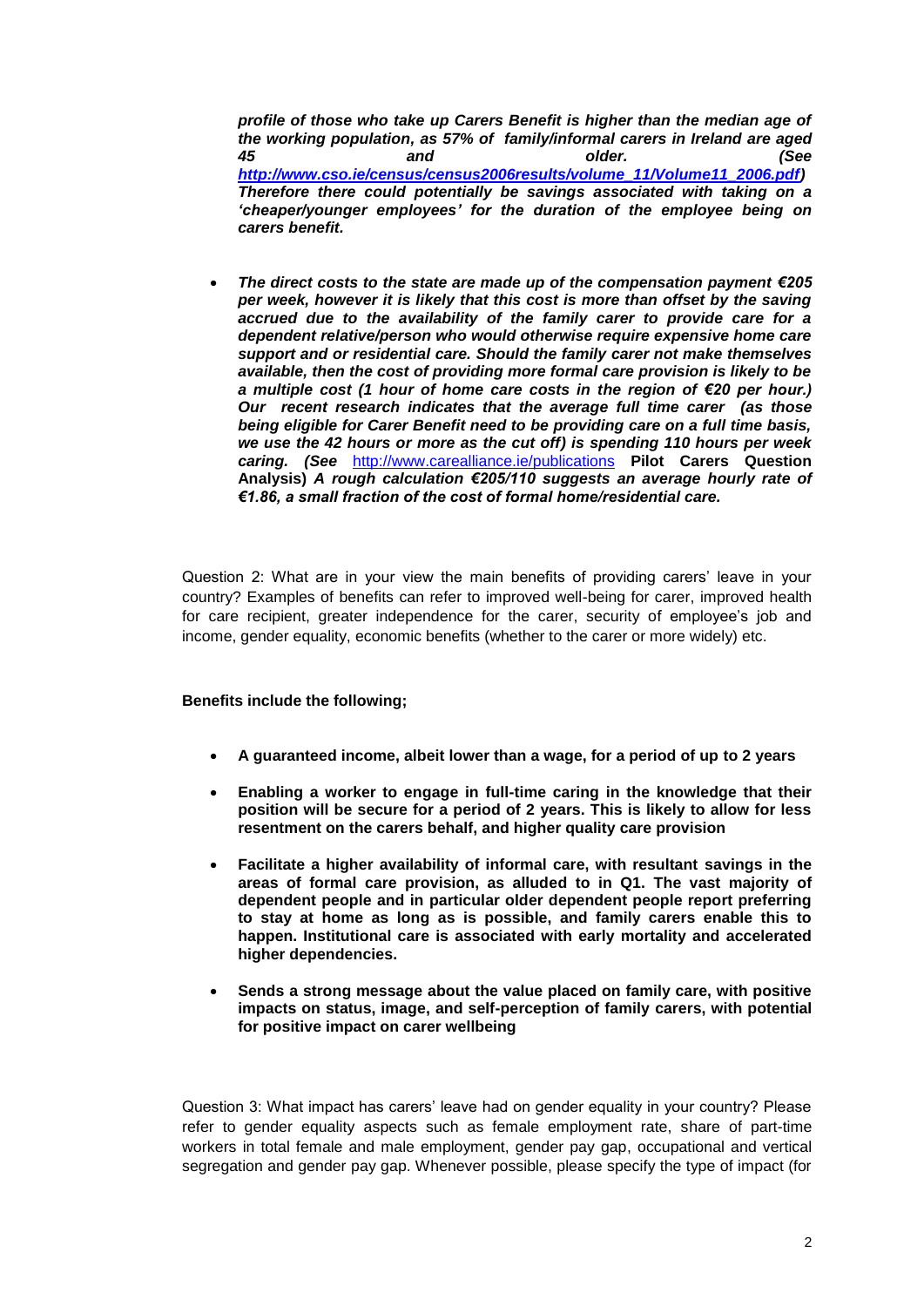instance, "positive", "negative") and the magnitude of the impact ("major impact", "significant impact", "slight impact" or "negligible impact").

# **Not sure, but probably negligible/slight positive impact, as we understand that the majority of the take up in Ireland is from female employees.**

Please provide any data or evidence to support your view where possible.

Question 4: What is, in your view, the added value of carers' leave, compared to other forms of family-related leave (parental leave, leave for urgent family reasons etc.)?

- **Family caring is different to parenting as there is little choice in caring as opposed to parenting – that is most parents choose to become parents and have much control over this choice – whereas family carers do not.**
- **More inclusive to now allow for significant time to care for a parent, sibling, uncle/aunt etc.**
- **Force majeure is generally for very short periods of time. Most caring is medium to long term – with chronic rather than acute care required.**

Question 5: Which measures have been the most successful in encouraging men to take up carers' leave ? Why? Please provide any data or evidence to support your view where possible.

 **We are not aware of any measures in Ireland in this matter other than the actual introduction of carers leave/benefit, but would welcome same both nationally and at an EU level.**

#### **1.3 Possible EU initiative on carers' leave**

Question 1: Do you see a need for an EU initiative on carers' leave and, if yes, what kind of initiative (legislative, non-legislative) would generate the greatest EU added value? What would be the advantages and disadvantages of such an initiative?

#### **Absolutely – by way of legislation. Only binding legislation would make it happen.**

Question 2: If you support legislative options in the section above, which do you think would achieve the best balance between costs and benefits?

 **The Irish legislation, that is up to 2 years leave with the payment set at a level of most other welfare payments, seems to strike a fair balance – though with such different social insurance models in operation across the EU, some flexibility may also be appropriate.**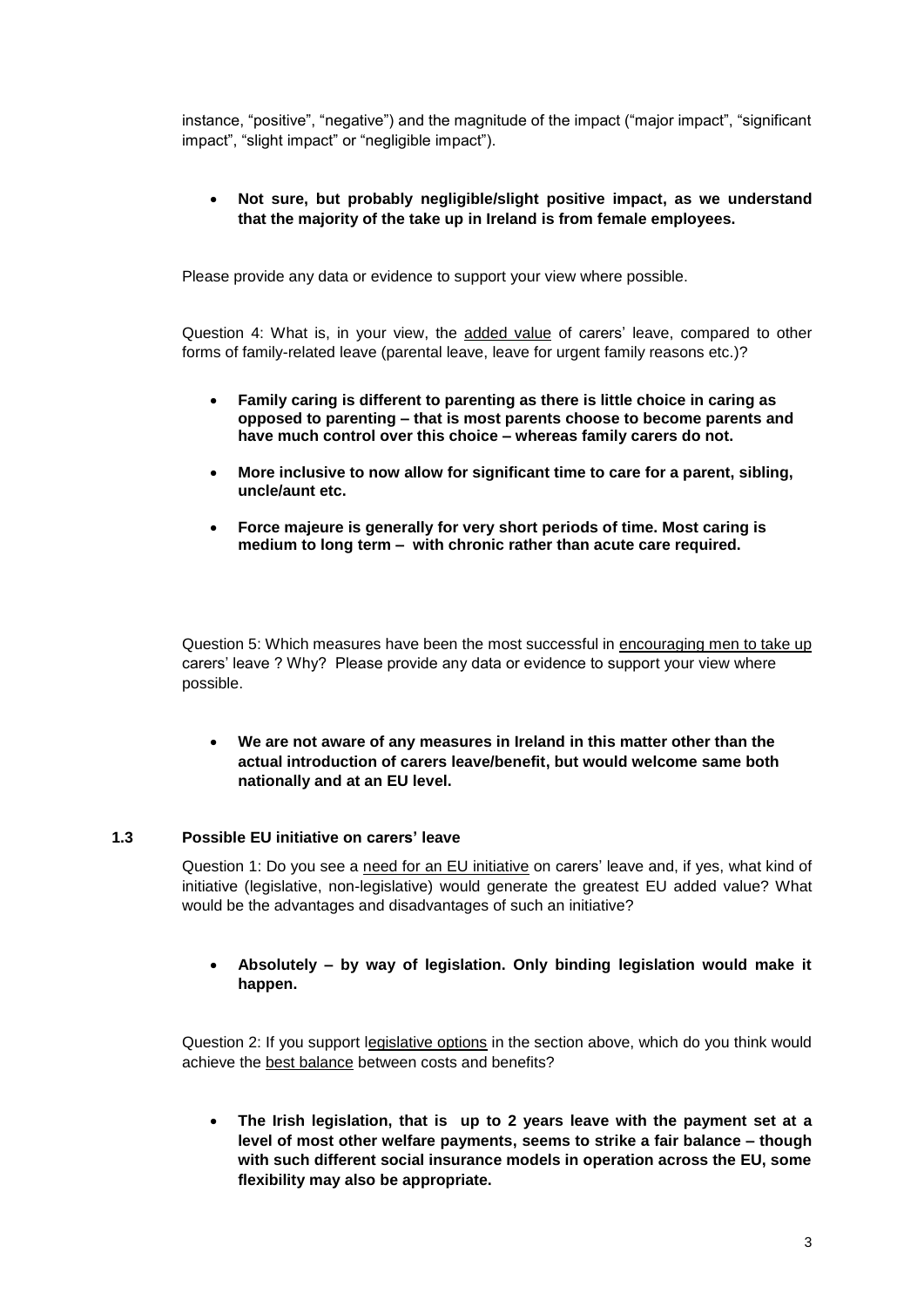Question 3: What would be the added value of an EU initiative on carers' leave, compared to existing measures or possible future initiatives at Member State level?

- **The EU needs to show leadership in this matter. Most significant reforms in social legislation, at least in an Irish context, have been initiated at EU level.**
- **Any initiative in this area would not create significant costs to the market economy.**

Question 4: What would be, in your view, the likely costs of a legislative initiative introducing an entitlement to carers' leave up to 3 months at EU level?

 **Difficult to quantify, as it depends on how the costs are shared, but as pointed out earlier, the direct costs are likely to be more than offset by savings in the provision of formal care provision, and specifically less costs associated with managing emergency/urgent dependency situations as they arise.**

Question 5: What would be, in your view, the likely benefits of a legislative initiative introducing an entitlement to carers' leave up to 3 months at EU level? Examples of benefits can refer to improved well-being for carer, improved health for care recipient, security of employee's job and income, retention of carer in the labour market/workforce etc.

As indicated in response to Q 2 in section 2.2 – repeated here again.

- **A guaranteed income, albeit perhaps at a rate lower than a wage, for a period of 3 months**
- **Enabling a worker to engage in full-time caring in the knowledge that their position will be secure for a period. This is likely to allow for less resentment on the carers behalf, and may lead to higher quality care provision**
- **Facilitate a higher availability of informal care, with resultant savings in the areas of formal care provision, as alluded to in Q1. The vast majority of dependent people and in particular older dependent people report preferring to stay at home as long as is possible, and family carers enable this to happen. Institutional care is associated with early mortality and accelerated higher dependencies.**
- **Sends a strong message about the value placed on family care, with positive impacts on status, image, and self-perception of family carers, with potential for positive impact on carer wellbeing**